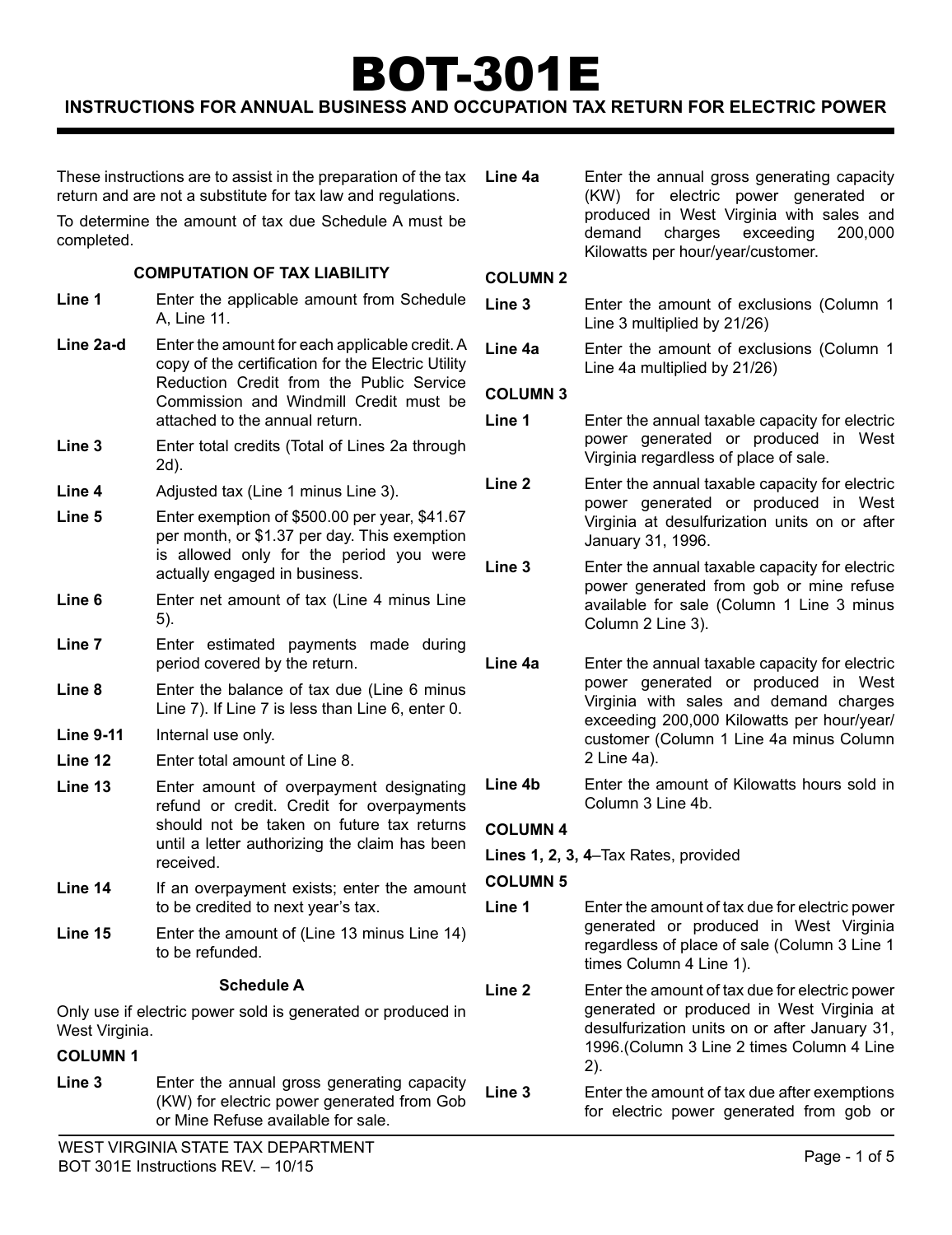mine refuse (Column 3 Line 3 times Column 4 Line 3).

- **Line 4a** Enter the amount of tax due after exemptions for electric power generated or produced in West Virginia with Sales and demand charges exceeding 200,000 Kilowatts per Hour/Year/Customer (Column 3 Line 4 times Column 4 Line 4)
- **Line 4b** Enter the amount of tax due for Kilowatt hours sold (Column 3 line 4b times Column 4 line 4b).
- **Line 4c** Enter the lesser of the tax of lines 4a or 4b.
- **Line 5** Enter the gross amount of tax for Schedule A, Section 1 (Total of Lines 1, 2, 3, and 4c).

## **SECTION II**

Only used if electric power sold in West Virginia was not Generated or Produced in West Virginia.

## **Column 1**

- **Line 6** Enter the number of kilowatt hours for electric power sold in West Virginia but not generated or produced in the State by taxpayer.
- **Line 7** Enter the number of kilowatt hours for electric power not generated or produced in West Virginia with sales and demand charges exceeding 200,000 kilowatts per hour/year/ customer.

## **Column 2**

- **Line 6** Enter the amount of exemptions for electric power sold in West Virginia but not generated or produced in the State by taxpayer.
- **Line 7** Enter the amount of exemptions for electric power not generated or produced in West Virginia with sales and demand charges exceeding 200,000 kilowatts per hour/year/ customer.

## **Column 3**

- Line 6 Enter the net amount of Kilowatt hours (Column 1 line 6 minus Column 2 line 6).
- **Line 7** Enter the net amount of Kilowatt hours (Column 1 line 7 minus Column 2 line 7).

## **Column 4**

**Line 6 & 7** Tax rate, provided.

## **Column 5**

- **Line 6** Enter the amount of tax due (Column 3 line 6 times Column 4 line 6).
- **Line 7** Enter the amount of tax due (Column 3 line 7 times Column 4 line 7).
- **Line 8** Enter the gross amount of tax (Schedule A

Section II Column 5 line 6 plus line 7).

- **Line 9** Enter the amount of credit for electric power generation tax paid to other states
- **Line 10** Enter the net amount of Tax for Schedule A Section II (Column 5 line 8 minus line 9).
- **Line 11** Enter the gross amount of tax (Schedule A section I plus Section II (Column 5 line 5 plus Column 6 line 10).

## **Exclusions**

Enter any exclusion claimed on the Schedule A for Column 2 in both sections I and II.

Please be sure to answer all the questions on page 3 and sign and date the return.

## **Payment of Tax**

The full amount of tax owed is due and payable on the due date of the tax return. Failure to pay the full amount of tax by the due date will result in interest and penalties being added to any unpaid amount of tax.

**Due Date and Extension of Time for Filing Annual Return:** The annual return is due on or before the expiration of one month after the end of the taxable year. The Tax Commissioner may, upon written request received on or prior to the due date of the return, grant a reasonable extension of time for filing the tax return. An extension of time for filing of this return is required whether or not any tax is due. **An extension of time for filing does not extend the time for payment of the tax.**

**Accounting Periods and Methods of Accounting:** The taxable year and method of accounting are the same as that used for federal tax purposes.

**Interest and Penalties to Tax:** Interest and additions to tax attach by law to any amount of tax not paid by the due date of the tax return. The law requires the Tax Commissioner to establish interest rates for tax underpayment based on the adjusted prime rate. This rate will never be less than eight percent per year and is determined every six months.

**Additions to Tax:** Additions to tax are imposed for failure to file a required tax return by the due date and/or late payment of the tax due. The rate for late filing is five percent (.05) per month or any part of a month; the rate for late payment of tax is one-half of one percent (.005) per month or any part of a month. **An extension of time for filing does not extend the time for payment of the tax.**  Where both the five percent (.05) penalty for late filing and the one-half of one percent (.005) penalty for late payment of tax are imposed, the maximum monthly percent is five percent (.05) The maximum amount of additions to tax imposed under either penalty is twenty-five percent (.25). The maximum amount under both penalties is forty-seven and one-half percent (.475) of the tax due.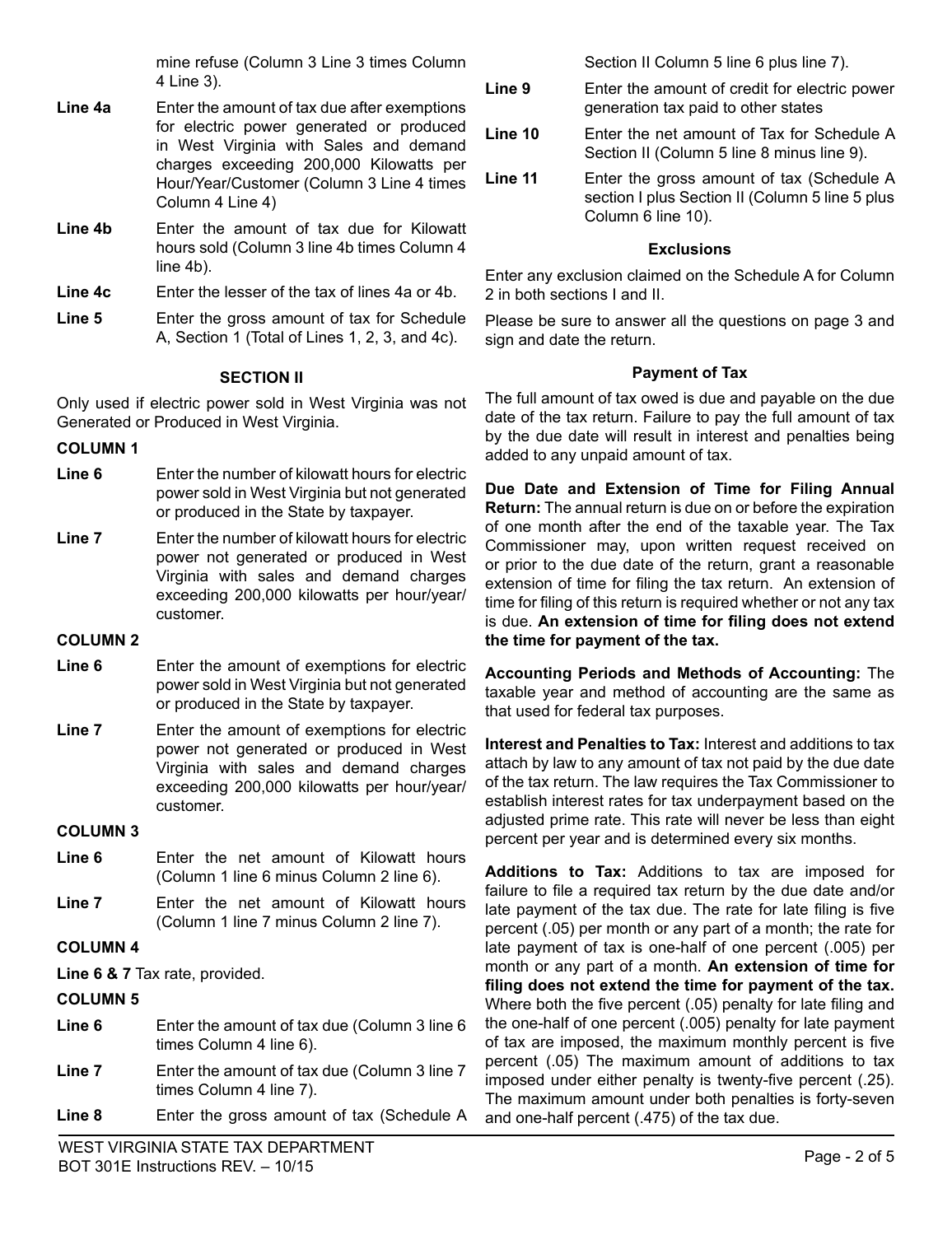**Completion, Signatures, and Dates:** All applicable sections of the tax return must be completed and substantiating documents attached when required. The Business and Occupation Tax return of a corporation must be signed and dated by the president, vice president, treasurer, assistant treasurer, chief accounting officer, or any other officer authorized to act on behalf of the corporation. The Business and Occupation Tax return of a partnership must be signed and dated by one of the partners. An individual's name signed on the return is prima facie evidence that the individual is authorized to sign the return. An incomplete return will not be accepted as timely filed.

**Assistance:** For additional information, please contact the West Virginia State Tax Department, Taxpayer Services Division, P.O. Box 3784, Charleston, West Virginia 25337- 3784. To call, dial toll free 1-800-982-8297. Charleston and vicinity residents may call at (304) 558-3333. Internet address: tax.wv.gov.

#### **GENERAL INFORMATION**

The Business and Occupation tax applies to certain utility businesses, including businesses which generate, provide, distribute, or sell electric power. Municipally-owned electric power plants are exempt from tax.

The measure of the tax is either the kilowatt hours of electric power generated or distributed, or taxable generation capacity.

## **TAX BASE DETERMINATION**

Electric Power Producers - The tax base for in-State producers is generally a **fixed tax** based upon average taxable generating capacity (kilowatts) for the 1991 through 1994 calendar years.

Taxable generating capacity is defined as a generating unit's capacity factor (i.e., average four year generation divided by the unit's maximum possible annual generation) multiplied by its official capability (i.e. nameplate capacity). Taxable generating capacity may also be mathematically expressed as the average four year generation (i.e., 1991- 1994) of a generating unit divided by the number of hours in a year (i.e., 8,760 hours).

If the generating unit was newly installed after January 1, 1991 but prior to December 31, 1994, then the average four-year generation is computed through the annualization of the average monthly net generation of such unit during its months of operation between 1991 and 1994.

If a new generating unit, other than a peaking unit is placed into service after March 10, 1995, that unit's taxable generating capacity equals 40 percent of its nameplate capacity.

If a peaking unit is placed in service after March 10, 1995, that unit's taxable generating capacity equals 5 percent of its nameplate capacity. A peaking unit is a unit designed for the limited purpose of meeting peak demands for electricity or filling emergency electricity requirements.

If a generating unit is retired from service or placed in inactive reserve, the taxpayer is no longer liable for the tax on such unit. These units must be out-of-service for a period of at least 12 months in order to qualify for either the retired or inactive status.

If a generating unit produced electricity for sale to a plant location of a customer engaged in manufacturing activity and such sale exceeded an average of 200,000 kilowatts per hour between 1991 and 1994, then that generating unit qualifies for a partial exclusion from tax. This annual exclusion equals twenty-one twenty-sixths of the average annual kilowatt hours of electricity generated and sold to such customer between 1991 and 1994. Taxable generation capacity for such a generation unit must be split between average generation attributable to the large volume user and average generation attributable to all other uses. The large user exclusion is a **fixed** amount based upon average activity between 1991 and 1994. **There is no additional exclusion attributable to current activity.** However, an alternative kilowatt-hour tax calculation ensures that the total tax on taxable capacity attributable to large volume sales does not exceed an amount equal to \$0.0005 per kilowatt hour. If a new 200,000 kilowatt per hour customer appears, there is no additional twenty-one twenty-sixths exclusion for the generating unit supplying power to such customer. However, such additional sale should result in no incremental increase in the fixed taxable generating capacity tax.

A twenty-one twenty-sixths exclusion applies to generating units producing electric power and alternative energy forms from gob or other mine refuse.

The tax base (i.e., taxable generating capacity) already incorporates average exclusion values (1991-94 period) for separately metered power consumed in either an electrolytic process for the manufacture of chlorine or in the manufacture of ferroalloy. Therefore, there is no additional exclusion for current activity.

In most cases, the annual rate on taxable generating capacity is \$22.78 per kilowatt. The rate of tax on generating units with a flue gas desulfurization system is \$20.70 per kilowatt.

**Effective July 13, 2001**, the taxable generating capacity of a generating unit utilizing a turbine powered primarily by wind is to be equal to five percent of the official capability of the unit.

**Electric Power Distributors** - The tax is based upon kilowatt-hours of electric power distribution.

## **DEFINITIONS**

**Average four-year generation** is determined by dividing by four the sum of the generating unit's **net generation**,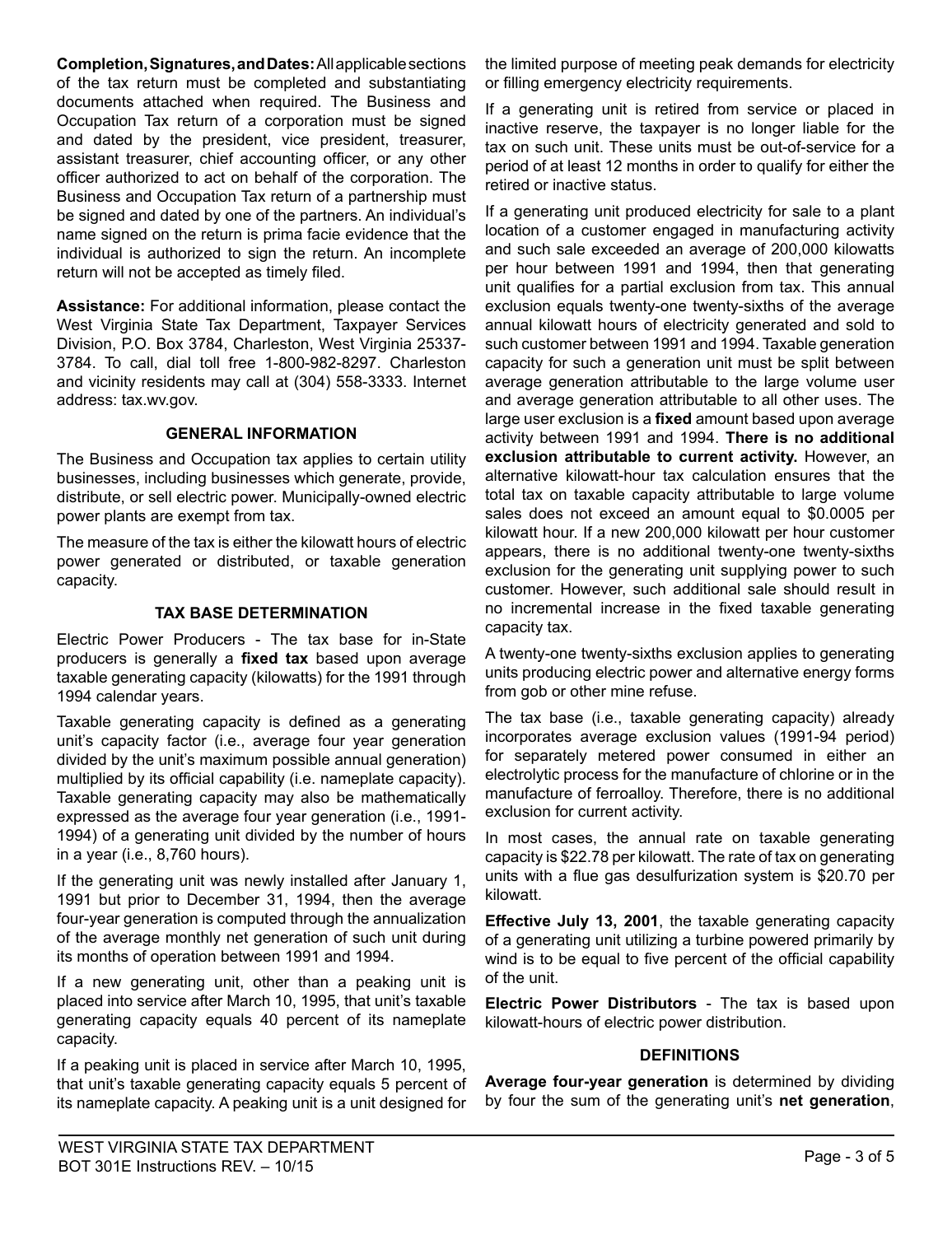expressed in kilowatt hours, for calendar years 1991, 1992, 1993 and 1994 for any generating unit which was newly installed and placed into commercial operation after January 1, 1991, "average four year generation" is computed by dividing such unit's net generation for the period beginning with the month in which the unit was placed in commercial operation and ending with the month of May, 1991, by the number of months in such period and multiplying the result by 12. This establishes a representative 12-month average of the unit's net generation while in operational status.

**Capacity factor** is a fraction, the numerator of which is the **average four-year generation** of the generating unit expressed in kilowatt hours, and the denominator of which is the **maximum possible annual generation** of the unit.

**Generating unit** means a mechanical apparatus or structure which through the operation of its component parts is capable of generating or producing electricity and is regularly used for this purpose.

**Gross West Virginia electric energy generation** means the total amount of electric energy produced by a generating station located in West Virginia without reduction for station use, company use, line loss or any other use, loss or deduction. **Inactive reserve** means removal of a generating unit from commercial service for a period of not less than 12 consecutive months as a result of (i) lack of need for generation from the generating unit, or (ii) as a result of the requirements of State or Federal law, or (iii) as a result of any physical exigency which is beyond the reasonable control of the taxpayer.

**Kilowatt hours of electricity sold to consumers in this State that were not generated or produced in this State** means total kilowatt hours of electricity sold to consumers located in West Virginia less net kilowatt hours generated or produced in West Virginia.

**Kilowatt hours of net generation available for sale that was generated or produced in this State** means gross West Virginia electric energy generation less station use. Kilowatt hours of net generation available for sale that was generated or produced in this State shall not be reduced by company use, line loss or any other use, loss or deduction, except station use.

**Line loss** means loss of electrical energy by electrical resistance and electromagnetism occurring from or in electrical transmission lines or apparatus between any two points along such transmission lines or apparatus.

**Maximum possible generation** means the product, expressed in kilowatt hours, of official capability times 8,760 hours.

**Net generation for the 1991-1994 historic period** means the kilowatt hours of net generation available for sale generated or produced by the generating unit in this State during such period less:

- (1) twenty-one twenty-sixths (0.8076923) of the kilowatt hours of electricity generated at the generating unit sold during the period to a plant location of a customer engaged in manufacturing activity if the contract demand at such plant location exceeds 200 thousand kilowatts per hour of a year;
- (2) twenty-one twenty-sixths (0.8076923) of the kilowatt hours of electricity produced or generated at the generating unit during the period produced by any person producing electricity and an alternative form of energy at a facility located in this State substantially from gob or other mine refuse;
- (3) kilowatt hours of electricity generated and sold or purchased and resold by a municipally owned plant;
- (4) kilowatt hours of electricity that are separately metered and consumed in an electrolytic process for the manufacture of chlorine; and
- (5) kilowatt hours of electricity that are separately metered and consumed in the manufacture of ferroalloy.

**Net kilowatt hours generated or produced in West Virginia** means kilowatt hours of net generation available for sale that was generated or produced in this State.

**Official capability** means the nameplate capacity rating of the generating unit expressed in kilowatt hours.

**Peaking unit** means a generating unit designed for the limited purpose of meeting peak demands for electricity or filling emergency requirements.

**Retired from service** means the removal of a generating unit from commercial service for a period of at least 12 consecutive months with the intent that the unit will not thereafter be returned to active service.

**Sale, sales or selling** includes any transfer of or title to property or electricity, whether for money or in exchange for other property.

**Station or generating station** means a station at which electrical generators, dynamos or other equipment or apparatus are used to convert mechanical, chemical, solar, geothermal, or nuclear energy into electrical energy. The term shall include, but not be limited to, those generating stations producing electrical energy by means of coal fired, gas fired, wood fired, gob fired, coal waste fired or waste fired electrical energy generation technology; and shall also include, but not be limited to, stations producing electrical energy by means of nuclear fission or fusion, magneto hydrodynamic, fluidized bed combustion, solar biomass, wind, fuel cell, steam turbine, fluid turbine, gas turbine, hydroelectric or pumped-storage hydroelectric electrical energy generation technology.

**Station use or plant use** means that amount of electric energy used by a generation station in the production of